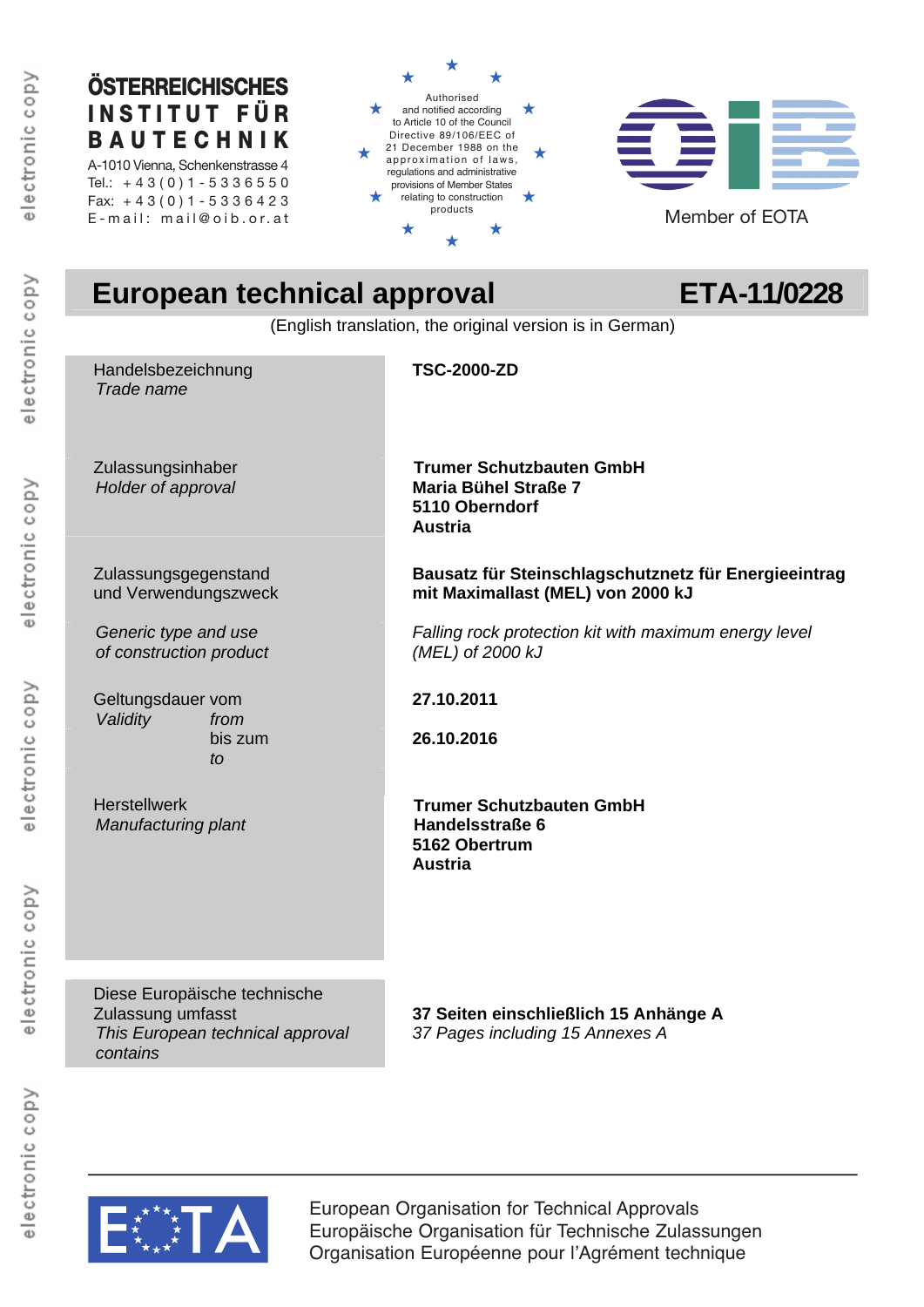

Amt der Steiermärkischen Landesregierung Bautechnik und Gestaltung - BauCert Steiermark  $A - 8010$ **Burggasse**  $13.$ Graz Tel.: +43(0)316/877-4933, Fax: +43(0)316/877-4689 e-mail: baucert@steiermark.at DVR 0087122 UID ATU37001007



#### English version (Original in German) **EC-CERTIFICATE OF CONFORMITY**  $1159 - CPD - 0310/12$

In compliance with Directive 89/106/EEC of the Council of European Communities of 21<sup>st</sup> December 1988 on the approximation of laws, regulations and administrative provisions of the Member States relating to construction products (Construction Products Directive – CPD), amended by Directive 93/08/EEC of the Council of European  $22<sup>nd</sup>$ July 1993, implemented by the Styrian Bauproduktengesetz Communities of 2000. LGBl. Nr. 50/2001, as amended by LGBl. Nr. 13/2010, it is stated that the construction product

### **Falling rock protection kit according to ETAG 027**

with the trading name

"TSC-2000-ZD"

Maximum Energy level (MEL) = 2000 kJ Service Energy level (SEL) = 660 kJ Energy level classification: 5 Residual height after MEL launch: Category A

placed on the market by

# Trumer Schutzbauten GmbH

Maria Bühel Straße 7, A-5110 Oberndorf

and produced in the factory

# **Trumer Schutzbauten GmbH**

Handelsstraße 6, A-5162 Obertrum

is subjected by the manufacturer to factory production control and to the further testing of samples taken at the factory in accordance with a prescribed test plan and that the notified body (identification number 1159)

#### Amt der Steiermärkischen Landesregierung Bautechnik und Gestaltung - BauCert Steiermark Burggasse 13/EG, A-8010 Graz/Austria

has performed the initial type-testing for the relevant characteristics of the product, the initial inspection of the factory and factory production control and performs the continuous surveillance, assessment and approval of factory production control.

This certificate attests that all provisions concerning the attestation of conformity and the performances described in the European Technical Approval

## ETA-11/0228

were applied and that the product fulfils all the prescribed requirements.

This certificate was first issued on 6<sup>th</sup> March 2012 and remains valid as long as the conditions laid down in the European technical specification or the manufacturing conditions in the factory or the factory production control itself are not modified significantly, the European Technical Approval ETA-11/0228 is valid, or at the latest until 26<sup>th</sup> October 2016. The certificate of conformity comprises 1 page.

March 20

Graz 6th

For the Provincial Government of Styria Head of certification body

Ing. Dipl.-Ing. Robert Jansche, MPA

Authorized signatory

FIKQIUS

Dipl.-Ing. Friedrich Kainz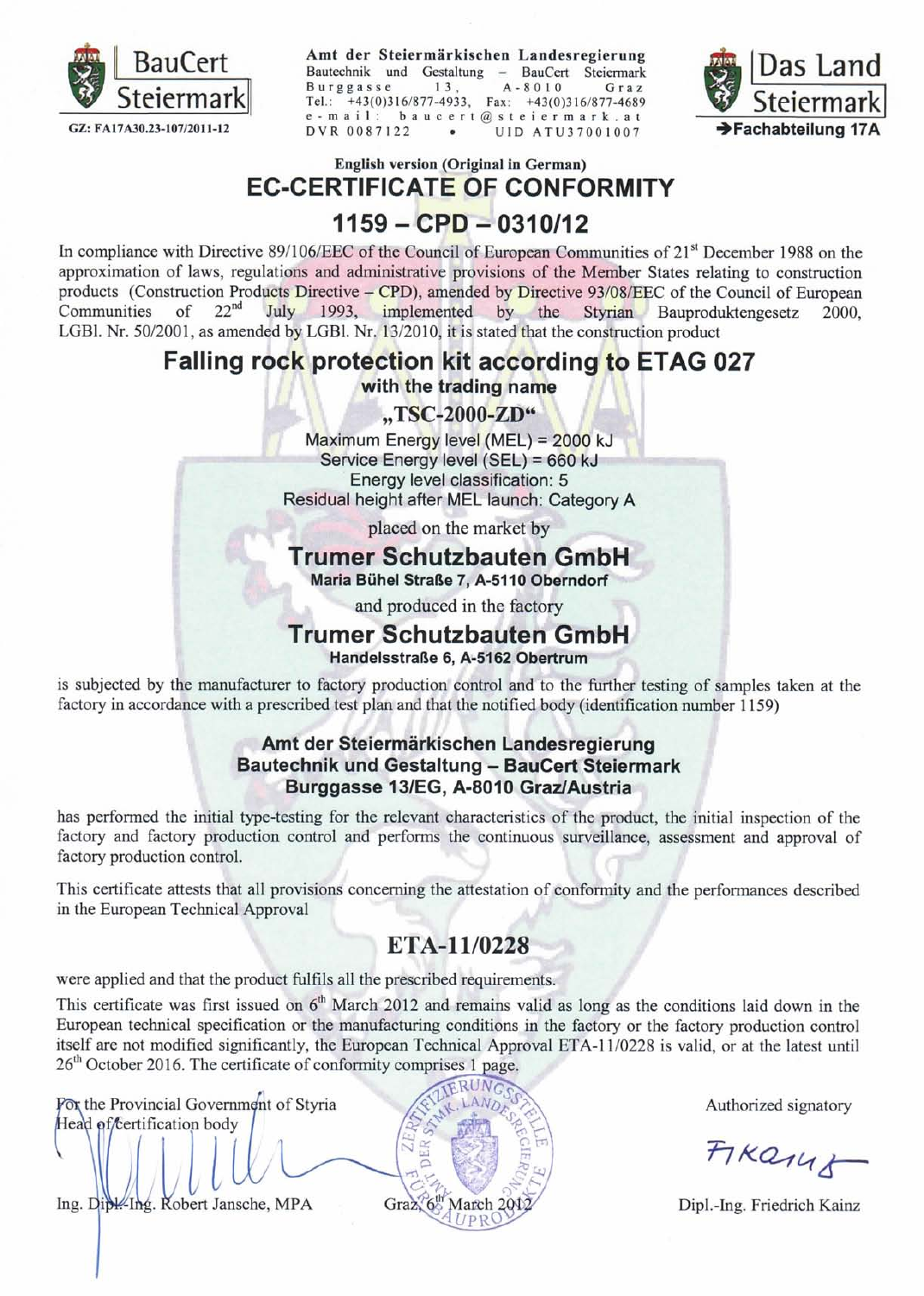



Rockfall protection system TSC-2000-ZD · Lateral View Rockfall protection system TSC-2000-ZD - Lateral View